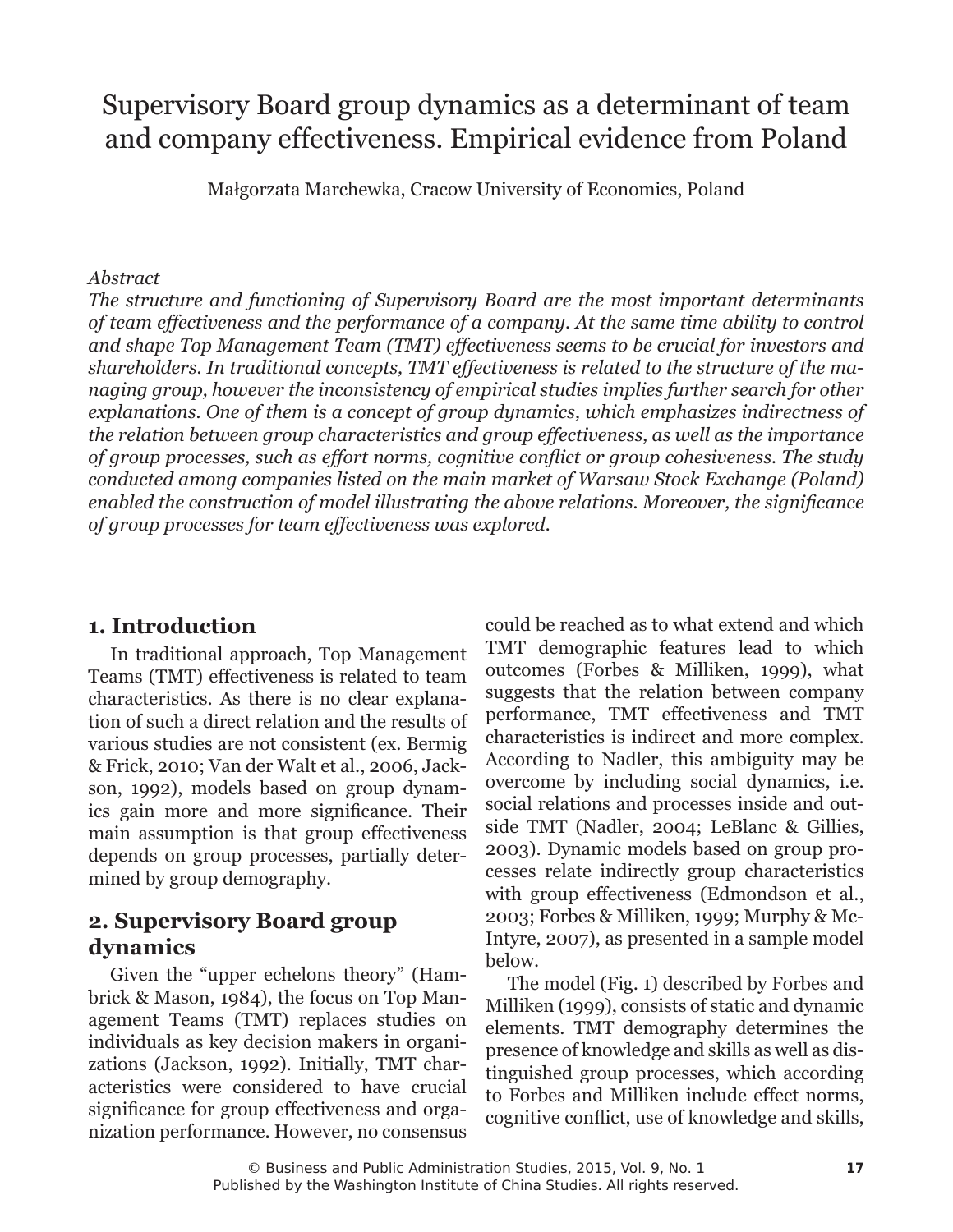

**Fig. 1 The model of TMT dynamics by Forbes and Milliken**

Source: Forbes & Milliken, 1999, p. 498.

and cohesiveness. These processes do not occur separately, but they influence each other. Further on, group processes affect task performance defined as TMT ability to provide control and service. Effective control and service determine organization performance. As presented, group processes are essential elements to understand indirect relation between group demography and its outcomes.

#### **Conflicts**

On the basis of observation of teams cooperation, it is possible to distinguish two main group of conflicts: cognitive/task conflicts, related to the problems of a company, and relation/affective conflicts reffering to emotional aspects of interpersonal relations.

Cognitive conflict, which apears to have more importance, is defined by Forbes and Milliken as "task-oriented differences in judgment among group members (and) is concerned with the presence of issue-related disagreement between members" (Forbes & Milliken, 1999, p. 494).

#### **Cohesiveness**

Group cohesiveness refers to the strength

of social bonds between group members, i.e. interpersonal attraction and mutual liking among group members (Jackson, 1992). It is also understood as a sense of connectedness between TMT members. Cohesion influences TMT cognitive process as well as TMT members' affective states. Cohesiveness may encourage teams to participate in discussions and to express views, but it may also reduce differences in opinions and negatively impact TMT effectiveness.

#### **Group norms**

Group norms concern the manner of assessing and evaluating behaviors and attitudes which are accepted by a particular group. They may refer to different aspects of TMT functioning, such as solving conflicts or risktaking. For example, effect norms are defined as "shared beliefs regarding the level of effort each individual is expected to put toward a task" (Forbes & Milliken, 1999, p. 493).

In practice, better understanding of the impact of TMT structure and dynamics on company performance will enable the development of guidelines for the selection of TMT members. Additionally, the conclusions de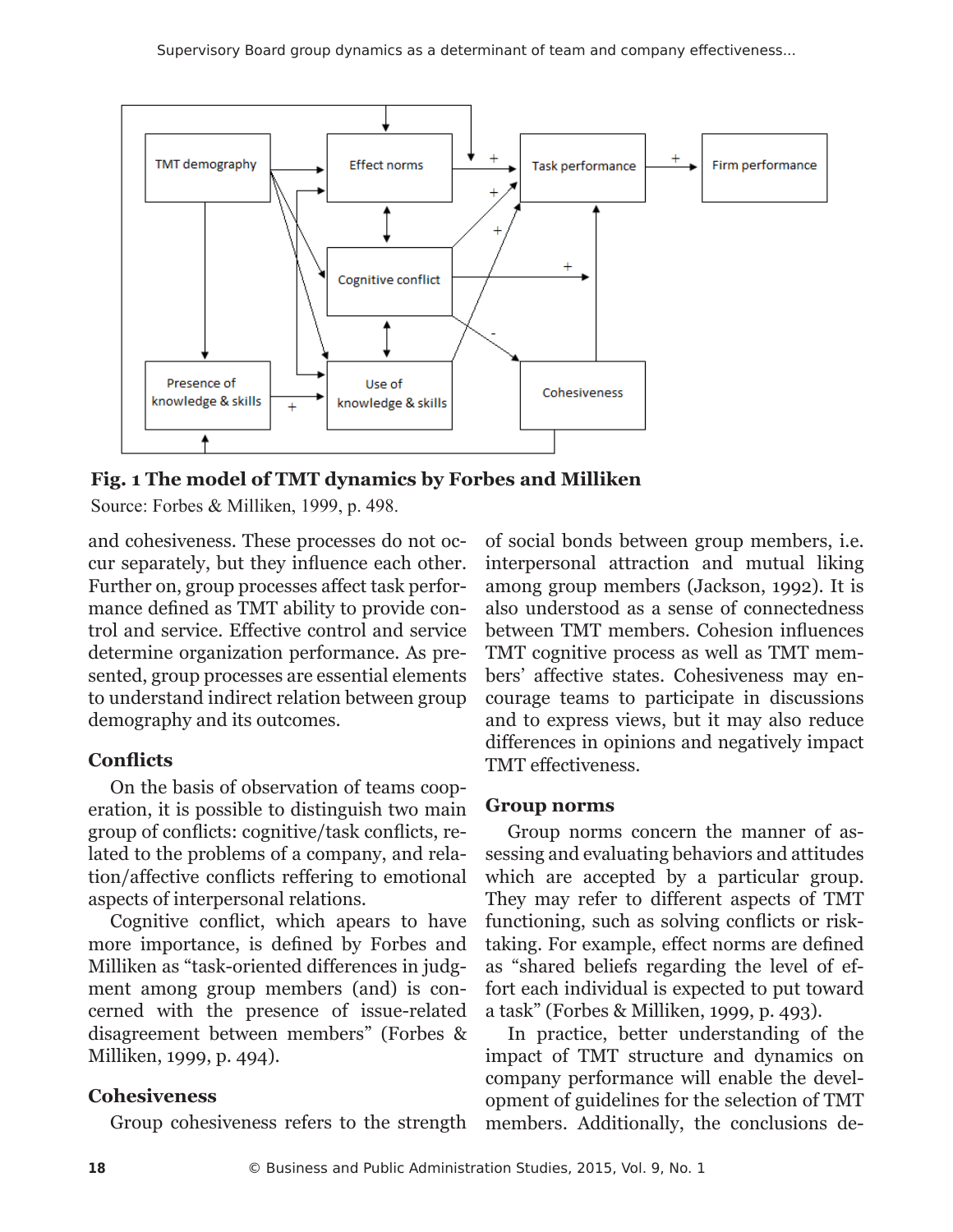rived from the studies of TMT group dynamics may be applied in trainings resulting in the improvement of board's effectiveness, or in order to moderate TMT meetings.

Finally it should be emphasized that the study of group dynamics also includes team structure. Static characteristics of board are not ignored, but at the same time they are not directly related to economic performance of the company.

For example, Tuggle et al. (2010) analyzed the relationship between the composition of the management team and the process of discussion and consultation. Some structural features of TMT, such as the diversity of specialization and diversity of education, appeared to have impact on a chosen group process. Their findings suggest that the level of diversity can increase the number of questions, improve the quality of discussion and lead to a more careful analysis of the presented ideas. Group dynamics turns out to be an effective tool to predict the performance of TMT.

# **3. The Construction of the study**

The main goal of the study was the identification of the relations between supervisory board group dynamics and team effectiveness. Moreover, the relations between supervisory board structure, group dynamics and the performance of companies were analyzed. In the next part of the article, the hypotheses, research sample, and research methods are to be described.

# **Hypotheses**

The following two hypotheses are taken as basis to the empirical investigation:

H1: For companies operating in Poland, it is possible to identify group processes typical of supervisory boards that are the most important for teams' effectiveness and the performance of enterprises.

H2: The structure of supervisory board impacts board's group dynamic.

# **Research Sample**

46 companies listed on the main market of the Warsaw Stock Exchange (Poland) from 2010 to 2013 were under scrutiny. In total there were 291 companies from different sectors, however representatives of not all supervisory boards agreed to take part in the study. The selection of the sample was not random, because of difficulties related to the acquisition of data about group dynamics.

#### **Research Methods**

*Supervisory board group dynamics*. The analysis of group dynamics of supervisory boards was based on the data collected from the survey (conducted via Internet or during interviews) conducted among 46 representatives of various supervisory boards of companies from above-described research group.

The questionnaire used in the study was created as a part of the broader project and it was methodologically verified during the pilot study among 81 participants in Poland – its reliability is acceptable. The questions regarded five group processes, which are:

- cohesion.
- cognitive conflict,
- affective conflict,
- effort norms, and
- leadership.

The questionnaire contains. 22 issues related to above stated group processes, which respondents had to assess on the five-point Likert scale.

Due to the difficult access to the people who sit on supervisory boards, the selection of the sample was not random. Although the official request to participate in the survey was sent to all of 291 companies listed on the main market of the Warsaw Stock Exchange (Poland) from 2010 to 2013, board members of only 46 of them agreed to describe the functioning of the team. That should be considered while formulating conclusions from the analysis.

*TMT Structure*. On the basis of studies of resumes of TMT members (over 3 000 docu-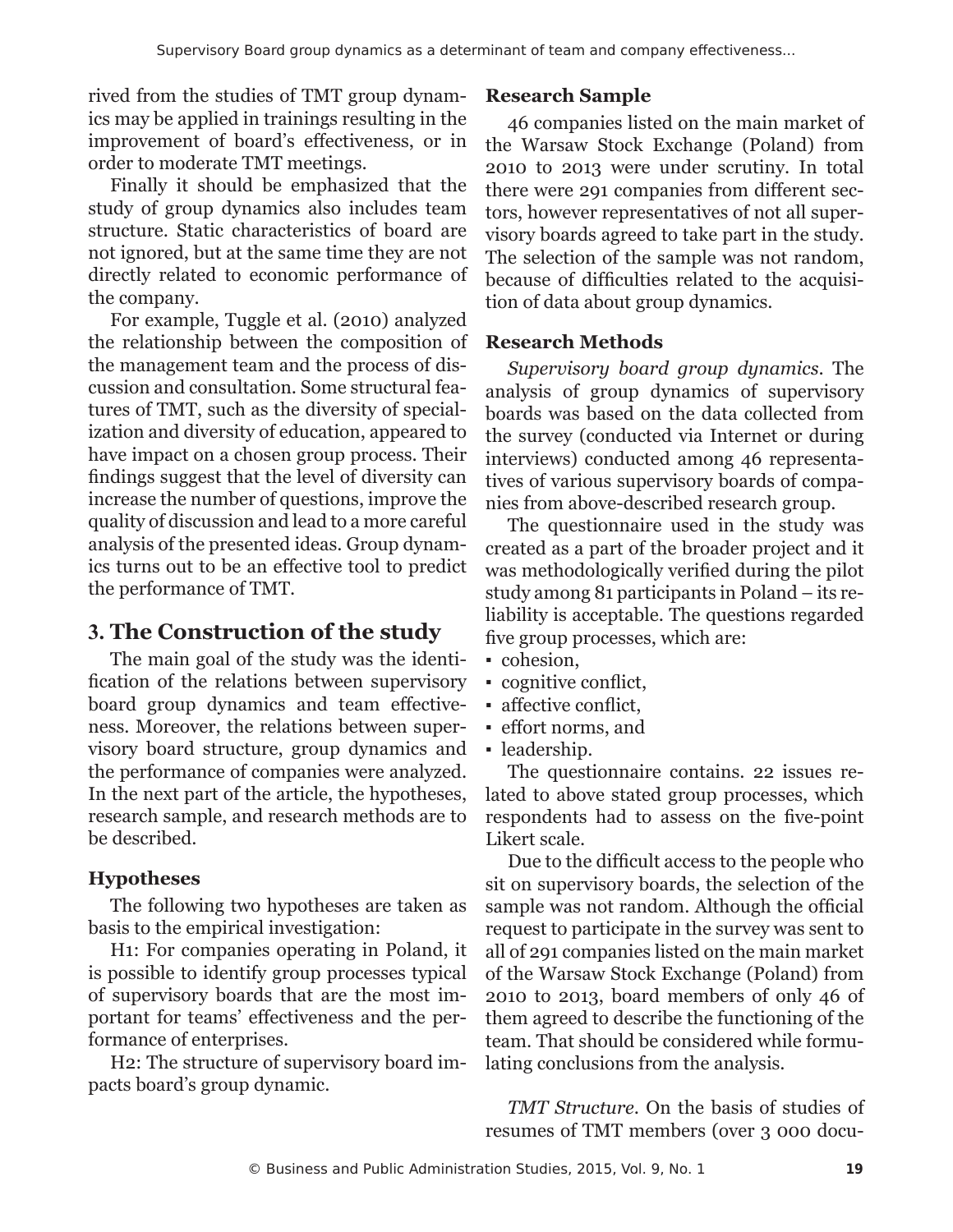ments), the structure of supervisory boards and management boards was described referring to the following aspects:

- the number of members of supervisory board and management board,
- rotation of the members of supervisory board and management board,
- the level of education of members of supervisory board and management board (in terms of academic degrees or titles),
- field of education of members of supervisory board and management board (four areas of specialization were taken into account: technical, economic, legal and others),
- diploma of MBA studies,
- postgraduate studies in economics,
- diversity of gender,
- diversity of origins.

Similarly as in the studies conducted by Carpenter (2001, p. 8) and Van-Ness et al. (2010), the diversity of education etc. was described by Blau Index expressed by the formula:

$$
IB = 1 - \Sigma p^2 (1)
$$

where p is the percentage of members who specialize in a particular field. The higher the value is, the greater the diversity.

*Company Performance*. Meta-analysis of the studies on the impact of TMT structure

on the effectiveness of the company, leads to the conclusion that in the majority of cases company performance was expressed by the financial results of the enterprise (Carpenter & Fredrickson, 2001; Carpenter, 2002; Van Ees, Postman & Sterken, 2003; Peszko, 2006; Van der Walt et al., 2006; McIntyre, Murphy & Mitchell, 2007; Bermig & Trick, 2010; Bohdanowicz, 2010; Hsu, 2010; Van-Ness, Miesing & Kang, 2010). Moreover, the metaanalysis performed by Elsayed (2009, p. 420 – 422) including twenty studies – other than those mentioned above – on relationships between the size of TMT and company performance, showed that the most commonly used indicators are ROA, ROE, ROS, Tobin's q, and the value of shares.

Given the methods used in previous studies, in the described study company performance was measured by two indicators – changes in return on assets (ΔROA) and Tobin's Q. The value of Tobin's Q was calculated basing on the following simplified formula used by, among others, Bohdanowicz (2010, p. 22):

> *approximate value of Tobin's Q = (2) (market value of equity + liabilities + long-term liabilities)/ book value of total assets*



# **Fig. 2. Relations between supervisory board group dynamics and team's effec- tiveness**

Symbols: C – cohesiveness CC – cognitive conflict N – effort norms

Source: own study.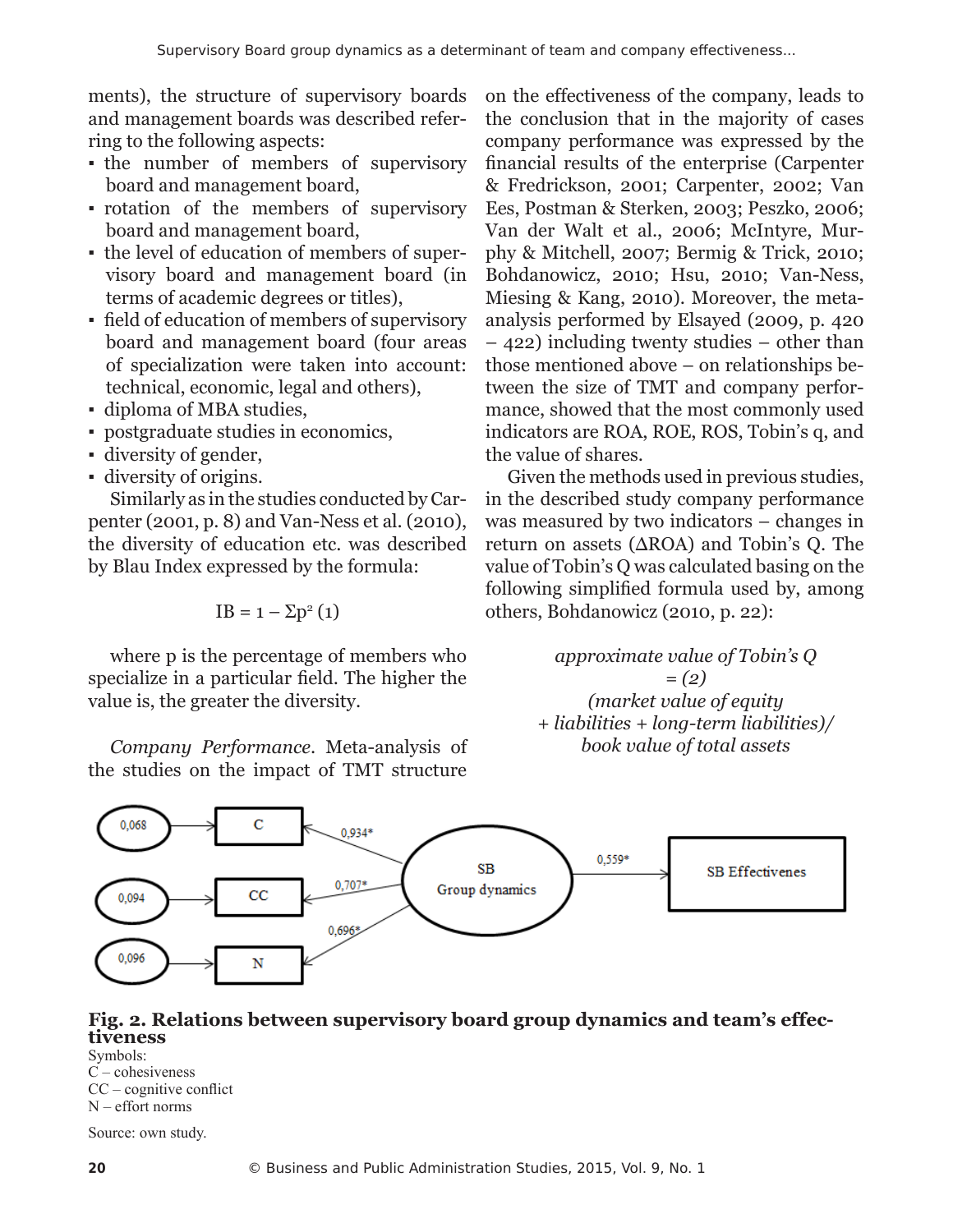For the analysis, data from the annual consolidated financial reports were used.

#### **4. Analysis of Results**

At the first stage of analysis, exploratory factor analysis (EFA) was used in order to identify the parameters describing TMT structure the best, and at the second stage – because of the high possibility of the complexity of the relationship between the variables – structural equation modeling (path analysis and confirmatory factor analysis) was applied. Results that are statistically significant  $(p < 0.05)$  are marked with an asterisk (\*).

The results of the study confirm that the effectiveness of supervisory boards depends on group dynamics (H1), especially on cohesion, cognitive conflict, and group norms (Figure 2). The significance of these variables was identified on the basis of exploratory factor analysis.

Further analysis, including path analysis, proved that the effectiveness of supervisory boards depends on group dynamics of the board, as regression coefficient is. 56% and is statistically significant at a confidence level of p <0.05. Goodness of fit of constructed model is satisfactory (eg. Steiger-Lind RMSEA Index is. 0.033; Population Gamma Index is. 0.999 and Jöreskog-Sörbom GFI Index is. 0.975).

Moreover, the general tendency was observed: the greater the difference of opinion between team members, the higher cohesion, and the higher effort norms, the better team effectiveness, understood as the fulfillment of the tasks.

Another area of analysis was related to the relations between supervisory board structure and group dynamics, and company performance (Figure 3). First of all, the correlation between group dynamics – described by coherence, cognitive conflict, and effort norms – and supervisory board structure was analyzed. These group processes are influenced by a structure of education of supervisory board



#### **Fig. 3. Relations between the structure of supervisory board, group dynamics and company performance**

Symbols: C – cohesiveness CC – cognitive conflict N – effort norms SB Edu Structure – structure of fields of education (economics, technical, legal, other) of Supervisory Board No E Edu – no education in economics L Edu – legal education Edu Diver. – diversity of fields of education (economics, technical, legal, other) (Blau Index) Source: own study.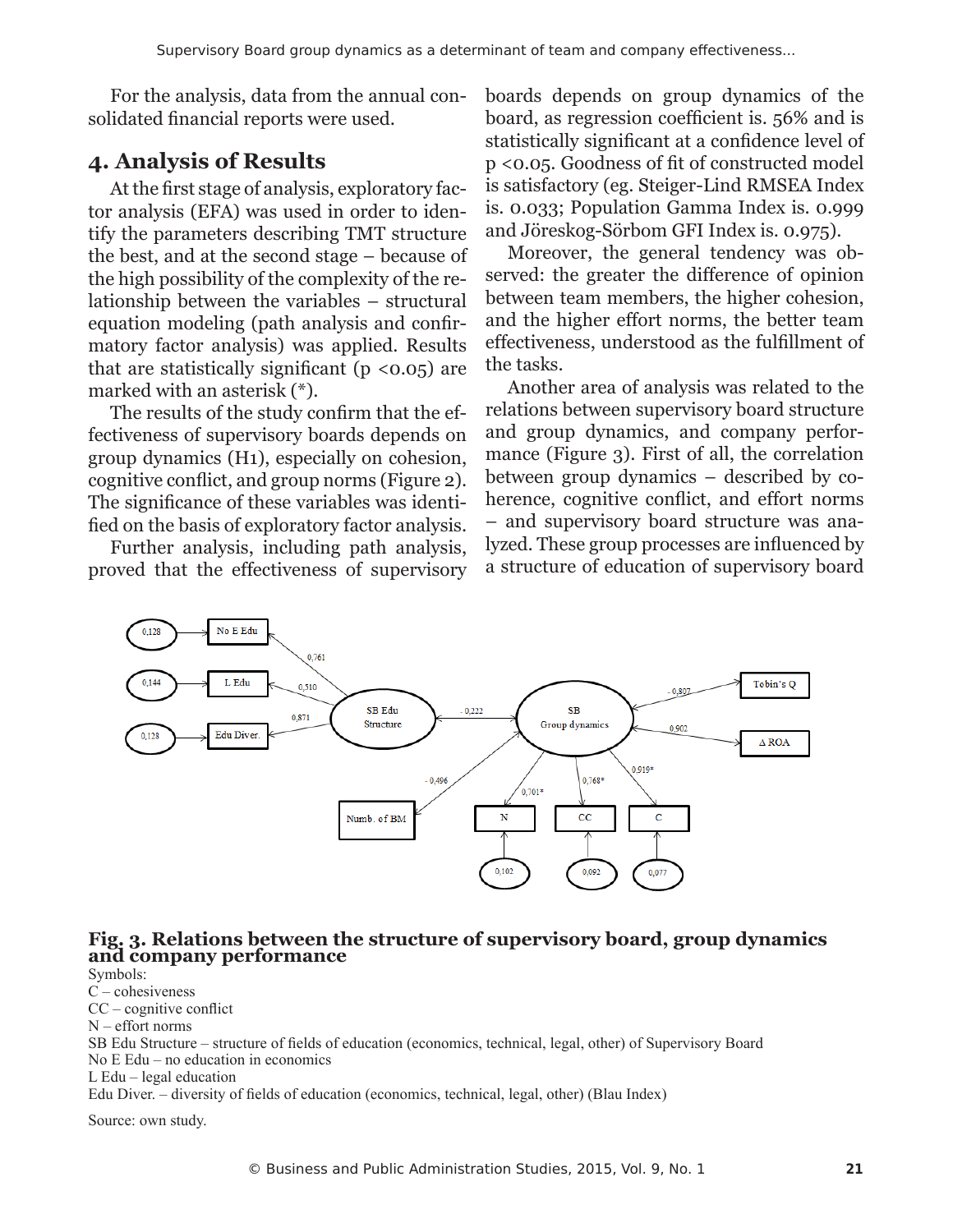members, related to the number of members with no degree in economics, number of members of with a legal background, and diversity of fields of education (H2).

Secondly, as the result of confirmatory factor analysis, a strong correlation was observed between group dynamics and the results of companies expressed by Tobin's Q and ΔROA (H1). However, due to the limited number of data on the group dynamics, it is impossible to identify statistically significant relationships between group dynamics and effectiveness of supervisory boards and companies performance. Goodness of fit of constructed model is satisfactory (eg. Steiger-Lind RMSEA Index is. 0.000; Population Gamma Index is. 1.000 and Jöreskog-Sörbom GFI Index is. 0.832).

# **5. Conclusions**

With the growing significance of dynamic models of TMT effectiveness, there appears a need for developing methods of their empirical verification and diagnosing TMT group processes. As so far, few attempts were made to diagnose group processes typical of supervisory boards. That is why the value of described study have two dimensions: first of all, it has provided observations related to the structure and functioning of supervisory boards, and secondly, it has exposed problems that have to be overcome in further studies. The main limitations are associated with difficult access to supervisory board members who would agree to describe the way of functioning of their teams.

The results of the study enrich the theoretical concept of the impact of structural and dynamic characteristics of TMT on company performance, and above all, provide empirical verification of theoretical models. Additionally, the research on the group dynamics of supervisory boards reveals new opportunities of understanding of the relationship between TMT and companies effectiveness and fill the gap in national studies.

At the same time, the results of the research suggest that the attention in further studies should be focused on TMT members' education in case of TMT structure, and in case of group dynamics, on such group processes as cohesion, cognitive conflict, effort norms.

A better understanding of the importance of the structure and group dynamics of TMT for company effectiveness enables the development of group processes conducive to the effectiveness of teams and company performance, which is a good reason to continue the research in this area.

# **Acknowledgements**

The paper has been prepared in the framework of research project which was funded by the National Science Centre, decision no. UMO-2011/01/N/HS4/02166.

# **References**

- Bermig, A. & Frick, B. (2010). Board size, board composition and firm performance: Empirical evidence from Germany. Working Papers. http://ssrn.com/abstract=1623103, 15.01.2011,  $1 - 43.$
- Bohdanowicz L. (2010), Wpływ liczebności rad nadzorczych i zarządów spółek publicznych na wyniki spółek, Master of Business Administration, Vol. 3, No. 104, pp. 18-33.
- Carpenter M. A. & Fredrickson J. W. (2001), Top management teams, global strategic posture, and the moderating role of uncertainty, Academy of Management Journal, Vol. 44, pp. 533- 545.
- Carpenter M., A. (2002), The implications of strategy and social context for the relationship between top management team heterogeneity and firm performance, Strategic Management Journal, Vol. 23, pp. 275-284.